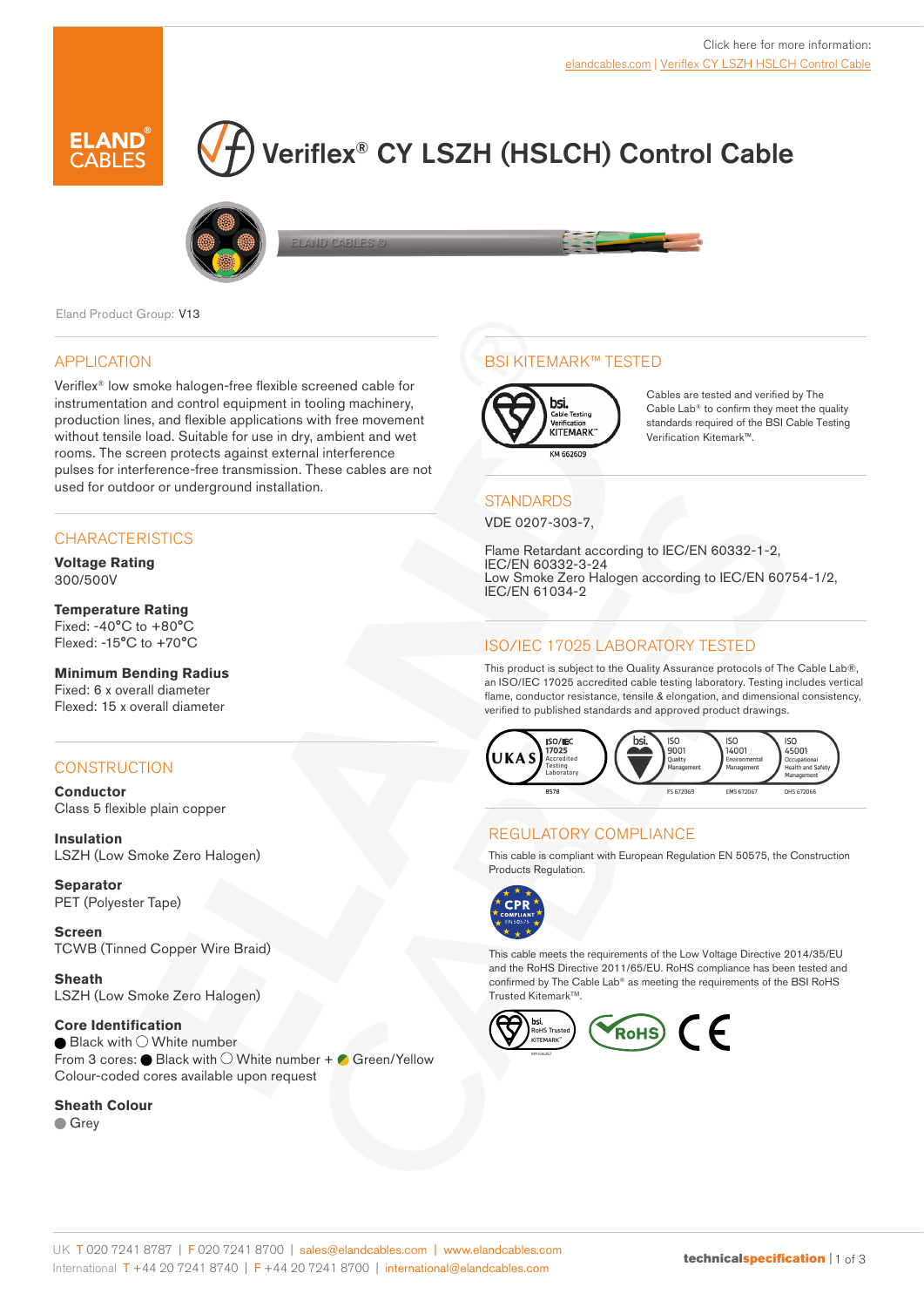## DIMENSIONS

| ELAND PART NO. | NO. OF CORES              | NOMINAL CROSS<br>SECTIONAL AREA<br>mm <sup>2</sup> | NOMINAL THICKNESS<br>OF INSULATION<br>mm | NOMINAL OUTER<br>SHEATH THICKNESS<br>mm | NOMINAL OVERALL<br><b>DIAMETER</b><br>mm | <b>NOMINAL</b><br><b>WEIGHT</b><br>kg/km |
|----------------|---------------------------|----------------------------------------------------|------------------------------------------|-----------------------------------------|------------------------------------------|------------------------------------------|
| V1302001GR000  | $\overline{2}$            | 0.5                                                | 0.40                                     | 0.6                                     | 5.0                                      | 35                                       |
| V1302011GR000  | $\mathbf{2}$              | 0.75                                               | 0.40                                     | 0.6                                     | 5.5                                      | 45                                       |
| V1302021GR000  | $\mathbf{2}$              | $\mathbf{1}$                                       | 0.40                                     | 0.7                                     | 6.1                                      | 56                                       |
| V1302031GR000  | $\sqrt{2}$                | 1.5                                                | 0.40                                     | 0.7                                     | 6.7                                      | 69                                       |
| V1303001GR000  | $\ensuremath{\mathsf{3}}$ | 0.5                                                | 0.40                                     | 0.6                                     | 5.4                                      | 48                                       |
| V1303011GR000  | 3                         | 0.75                                               | 0.40                                     | 0.7                                     | 6                                        | 61                                       |
| V1303021GR000  | 3                         | $\mathbf{1}$                                       | 0.40                                     | 0.7                                     | 6.4                                      | 71                                       |
| V1303031GR000  | 3                         | 1.5                                                | 0.40                                     | 0.7                                     | 7.1                                      | 90                                       |
| V1303041GR000  | $\ensuremath{\mathsf{3}}$ | 2.5                                                | 0.50                                     | 0.8                                     | 8.6                                      | 136                                      |
| V1304001GR000  | $\overline{4}$            | 0.5                                                | 0.40                                     | 0.7                                     | 6                                        | 61                                       |
| V1304011GR000  | $\overline{4}$            | 0.75                                               | 0.40                                     | 0.7                                     | 6.5                                      | 75                                       |
| V1304021GR000  | $\overline{4}$            | $\mathbf{1}$                                       | 0.40                                     | 0.7                                     | 7                                        | 89                                       |
| V1304031GR000  | $\overline{4}$            | 1.5                                                | 0.40                                     | 0.7                                     | 7.7                                      | 114                                      |
| V1304041GR000  | $\overline{4}$            | 2.5                                                | 0.50                                     | 0.8                                     | 9.4                                      | 173                                      |
| V1304051GR000  | $\overline{4}$            | $\overline{4}$                                     | 0.60                                     | $\mathbf{1}$                            | 11.5                                     | 260                                      |
| V1304061GR000  | 4                         | 6                                                  | 0.65                                     | 1.1                                     | 13.1                                     | 358                                      |
| V1304071GR000  | $\overline{4}$            | 10                                                 | 0.75                                     | 1.3                                     | 16.7                                     | 593                                      |
| V1304081GR000  | 4                         | 16                                                 | 0.75                                     | 1.5                                     | 19                                       | 852                                      |
| V1304091GR000  | $\overline{4}$            | 25                                                 | 0.90                                     | 1.6                                     | 23.5                                     | 1274                                     |
| V1304101GR000  | 4                         | 35                                                 | 0.95                                     | $1.7\,$                                 | 26.9                                     | 1686                                     |
| V1305001GR000  | 5                         | 0.5                                                | 0.40                                     | 0.7                                     | 6.5                                      | 73                                       |
| V1305011GR000  | 5                         | 0.75                                               | 0.40                                     | 0.7                                     | $\overline{7}$                           | 89                                       |
| V1305021GR000  | 5                         | $\mathbf{1}$                                       | 0.40                                     | 0.7                                     | 7.6                                      | 107                                      |
| V1305031GR000  | 5                         | 1.5                                                | 0.40                                     | 0.8                                     | 8.6                                      | 142                                      |
| V1305041GR000  | 5                         | 2.5                                                | 0.50                                     | 0.9                                     | 10.4                                     | 216                                      |
| V1305051GR000  | 5                         | 4                                                  | 0.6                                      | 1.1                                     | 12.7                                     | 325                                      |
| V1305061GR000  | 5                         | 6                                                  | 0.65                                     | 1.2                                     | 14.6                                     | 449                                      |
| V1305071GR000  | 5                         | 10                                                 | 0.75                                     | 1.4                                     | 18.5                                     | 738                                      |
| V1305081GR000  | 5                         | 16                                                 | 0.75                                     | 1.5                                     | 20.9                                     | 1050                                     |
| V1305091GR000  | 5                         | 25                                                 | 0.90                                     | 1.7                                     | 26.1                                     | 1588                                     |
| V1307001GR000  | 7                         | $0.5\,$                                            | 0.40                                     | $0.7\,$                                 | $\,7$                                    | 89                                       |
| V1307011GR000  | $7\phantom{.}$            | 0.75                                               | 0.40                                     | 0.7                                     | 7.6                                      | 112                                      |
| V1307021GR000  | $\,7$                     | $\overline{1}$                                     | 0.40                                     | 0.8                                     | 8.4s                                     | 139                                      |
| V1307031GR000  | $\sqrt{7}$                | 1.5                                                | 0.40                                     | 0.8                                     | 9.3                                      | 180                                      |
| V1307041GR000  | $\,7$                     | $2.5\,$                                            | 0.50                                     | $\overline{1}$                          | 11.5                                     | 283                                      |
| V1312001GR000  | 12                        | 0.5                                                | 0.40                                     | 0.8                                     | $9.2\,$                                  | 143                                      |
| V1312011GR0000 | 12                        | 0.75                                               | 0.40                                     | 0.8                                     | 10                                       | 181                                      |
| V1312021GR000  | 12                        | $\overline{1}$                                     | 0.40                                     | $\mathbf{1}$                            | 11.2                                     | 230                                      |
| V1312031GR000  | 12                        | 1.5                                                | 0.40                                     | 1.1                                     | 12.7                                     | 307                                      |
| V1318011GR000  | 18                        | 0.75                                               | 0.40                                     | 1.1                                     | 12.2                                     | 274                                      |
| V1318021GR000  | 18                        | $\overline{1}$                                     | 0.40                                     | 1.1                                     | 13.2                                     | 331                                      |
| V1318031GR000  | 18                        | 1.5                                                | 0.40                                     | 1.2                                     | 14.9                                     | 443                                      |
| V1325011GR000  | 25                        | 0.75                                               | 0.40                                     | 1.2                                     | 14.6                                     | 367                                      |
| V1325021GR000  | 25                        | $\mathbf{1}$                                       | 0.40                                     | 1.2                                     | 15.8                                     | 444                                      |
| V1325031GR000  | 25                        | 1.5                                                | 0.40                                     | 13                                      | 17.9                                     | 596                                      |